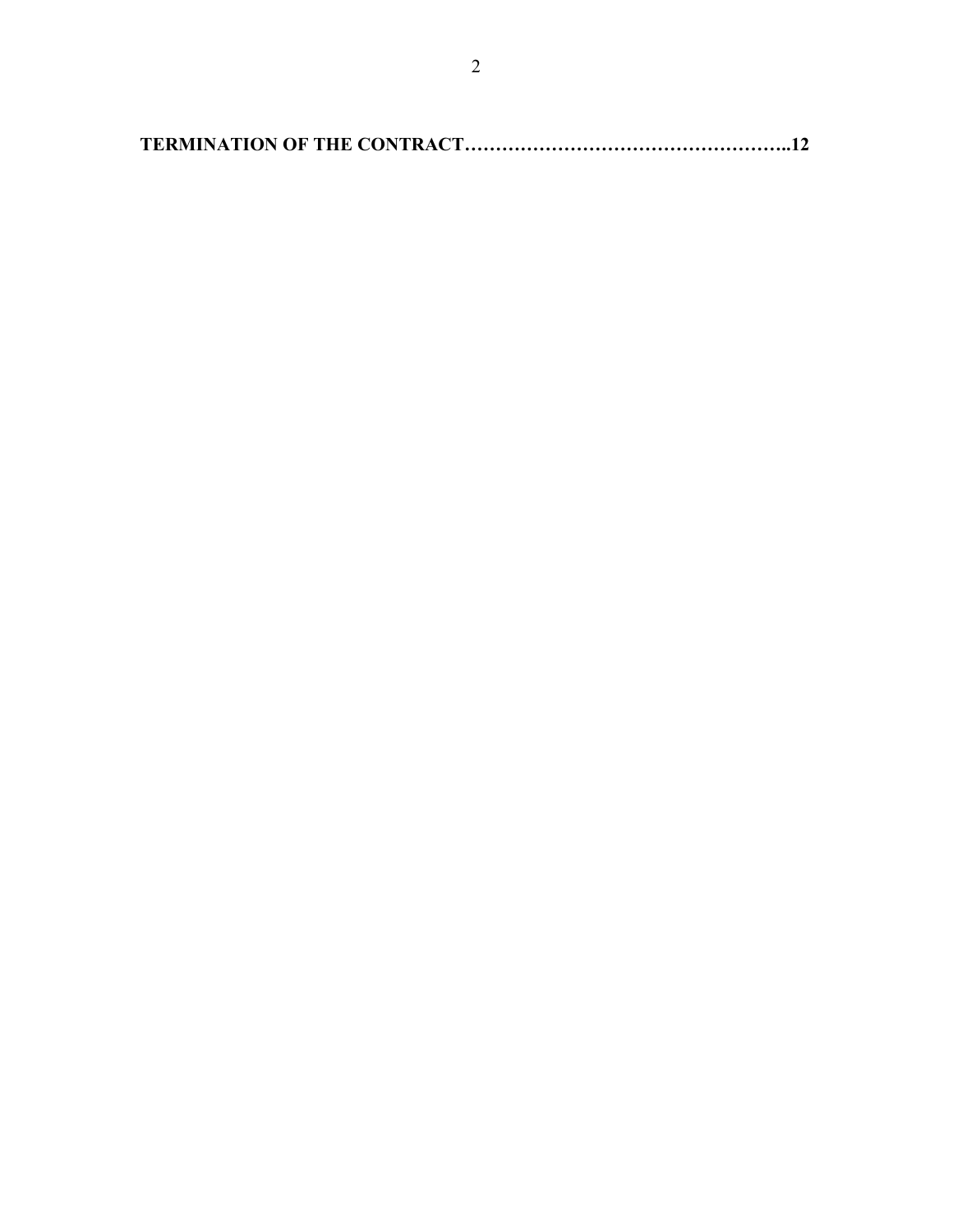#### **Introduction**

In the name of Allah, The Most Beneficent, The Most Merciful. Greetings and salutations on the choicest messenger, Muhammad, his noble family and illustrious Companions

Muslims believe that Islam is suitable for all times and circumstances. This belief is sanctioned by copious textual evidences from the Holy Qur'ān as well as a number of traditions of the Prophet, upon him peace and blessings. Furthermore, the success of Islam as a practical way of life, especially apparent in its formative years, has further strengthened this belief.

Islam as a whole and more specifically Islamic commercial law has probably never faced a greater challenge to prove its suitability than now. The 'now' referring to a world which is developing in leaps and bounds; where everyday witnesses new transactions, innovative ways of commercial interaction and previously unheard of modes of financing.

The gauntlet was thrown and Islam accepted the challenge presented to it by modern society. This challenge was and is a blessing in disguise as it has breathed life into Islamic commercial law and also afforded other than persons already engaged in Islamic studies the opportunity to study it. This challenge has seen the writing of many articles on various aspects of Islamic commercial law.

The present study aims to explain *mudārabah*, a widely employed financial instrument, in a fair amount of detail. The study will be in light of the *Shāfi'ī* school of thought but will also focus on comparative law where the need arises to do so.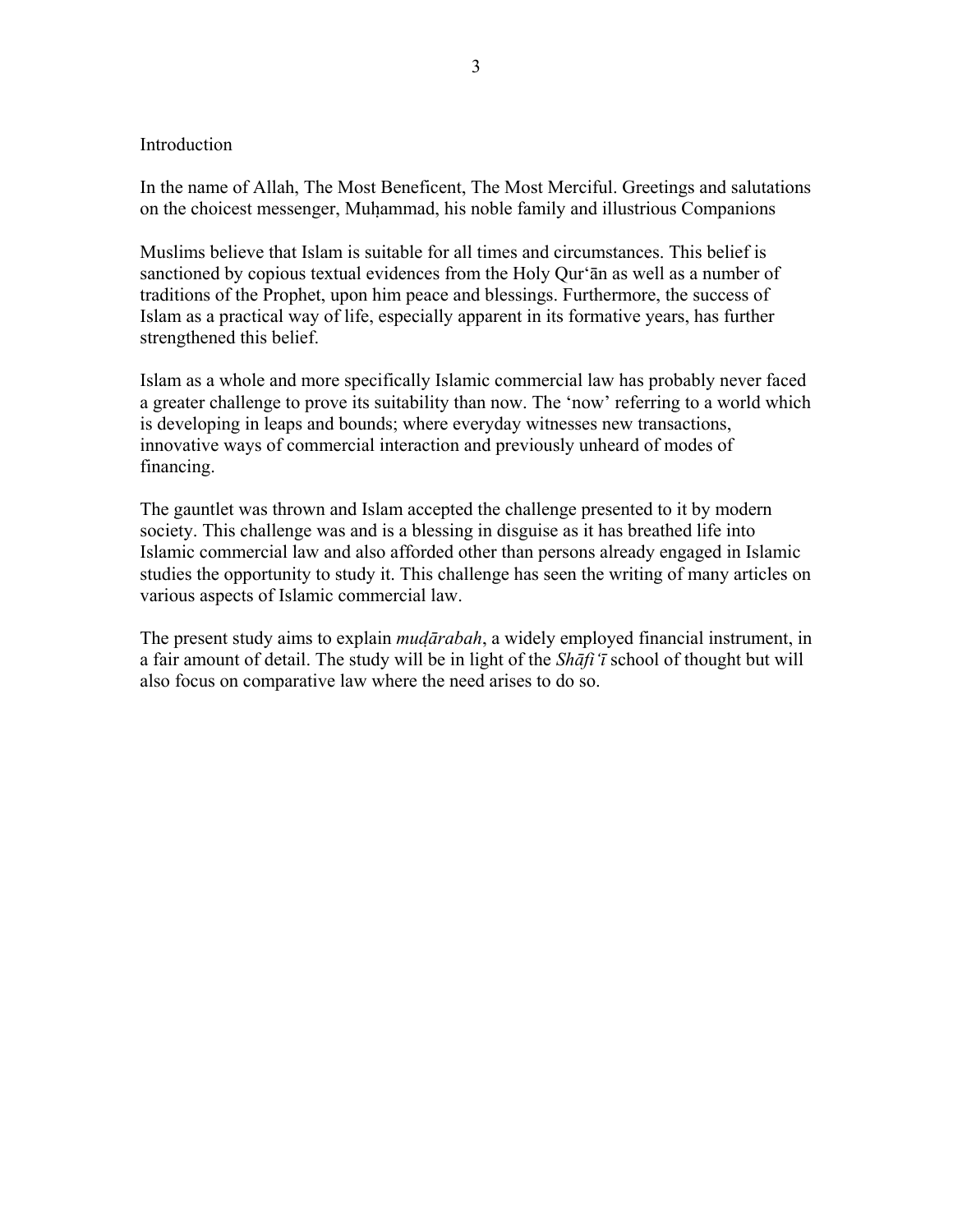## **THE LITERAL MEANING OF MUDARABA AND ITS CORRELATION WITH THE ACTUAL CONTRACT**

*Mudaraba* and *Qirād* are synonyms, used interchangeably. The former is preferred by the `Irāqis while the latter enjoys prominence among the Hijāzis. The contract is termed Mudāraba since it entails *darb fi al ard,* (traveling) and Qirād, which literally means 'to cut', since both the investor and the worker receive a cut of the profits.<sup>[1](#page-3-0)</sup>

Technically, Qirād and Mudāraba have as their legal subject matter a contract comprising agency by the owner to another by giving him wealth so that he may trade with it and the profits are shared amongst them.<sup>[2](#page-3-1)</sup>

The objective of mudāraba is therefore the acquisition of profits and its sharing amongst the investor and worker with the capital from one side and labor from the other.

## **THE LEGAL JUSTIFICATION OF MUDARABA**

a) *Ijm* $\bar{a}^3$  $\bar{a}^3$ : There is a consensus amongst the Scholars regarding the permissibility of mudāraba.

b) The *Sunna[4](#page-3-3)* : Jurist relies on the mudāraba contract concluded by the Prophet, upon him peace and blessings, with Khadījah approximately a year and two months before marrying her. The Prophet related this incident after the advent of prophet hood, thereby approving it and setting the norm.

c) Analogy: Mudāraba is analogous to *musāqāt* in that musāqāt was legalized due to the need of such a contract. The land owner might not have the expertise to work the land whereas the worker may not have land on which to work. The same meaning is found in mudāraba<sup>[5](#page-3-4)</sup>, the owner of wealth may not have the opportunity for a profitable investment, while the person who has such an opportunity may not have wealth.

Māwardi has sought to justify mudāraba from the Qur'ān employing verse:198 sura:1 that reads: "There is no sin on you if you seek the Bounty of your Lord" <sup>[6](#page-3-5)</sup>

 $\overline{a}$ 

<sup>&</sup>lt;sup>1</sup> Ibn Hajr, Tuhfa al-Muhtāj bi-sharh al-Minhāj, Dār al-Kutub al-'Ilmiyyah, First edition 2001<br><sup>2</sup> Ibn Hajr, Tuhfa al-Muhtāj bi sharh al-Minhāj vol 2, ng 410. Tha English randition is that of l

<span id="page-3-1"></span><span id="page-3-0"></span> $<sup>2</sup>$  Ibn Hajr, Tuhfa al-Muhtāj bi-sharh al-Minhāj vol.2, pg.419. The English rendition is that of Nyazee's, See</sup> Law of business Organization Partnerships, pg.246.

<span id="page-3-2"></span><sup>&</sup>lt;sup>3</sup> Ijmā 'refers to the consensus of the mujtahidūn (a legist formulating independent decisions in legal matters based on interpretation and application of Qur'ān, sunnah, ij'mā and qiyās) of the followers of Muslim scholars on a matter in any given time.

<sup>&</sup>lt;sup>4</sup> Refers to the expression, action and tacit approval of Muhammad, upon him peace and blessings  $\frac{5}{2}$  Al Shirk<del>jai</del> Muchai el Muhtāi vol. 3, no. 308. Dār el Kutub el 'Umiya's 2000.

<span id="page-3-4"></span><span id="page-3-3"></span>Al-Shirbīni, Mughni al-Muhtāj, vol.3, pg.398, Dār al-Kutub al-'Ilmiyyah 2000 6

<span id="page-3-5"></span> $^6$ ibid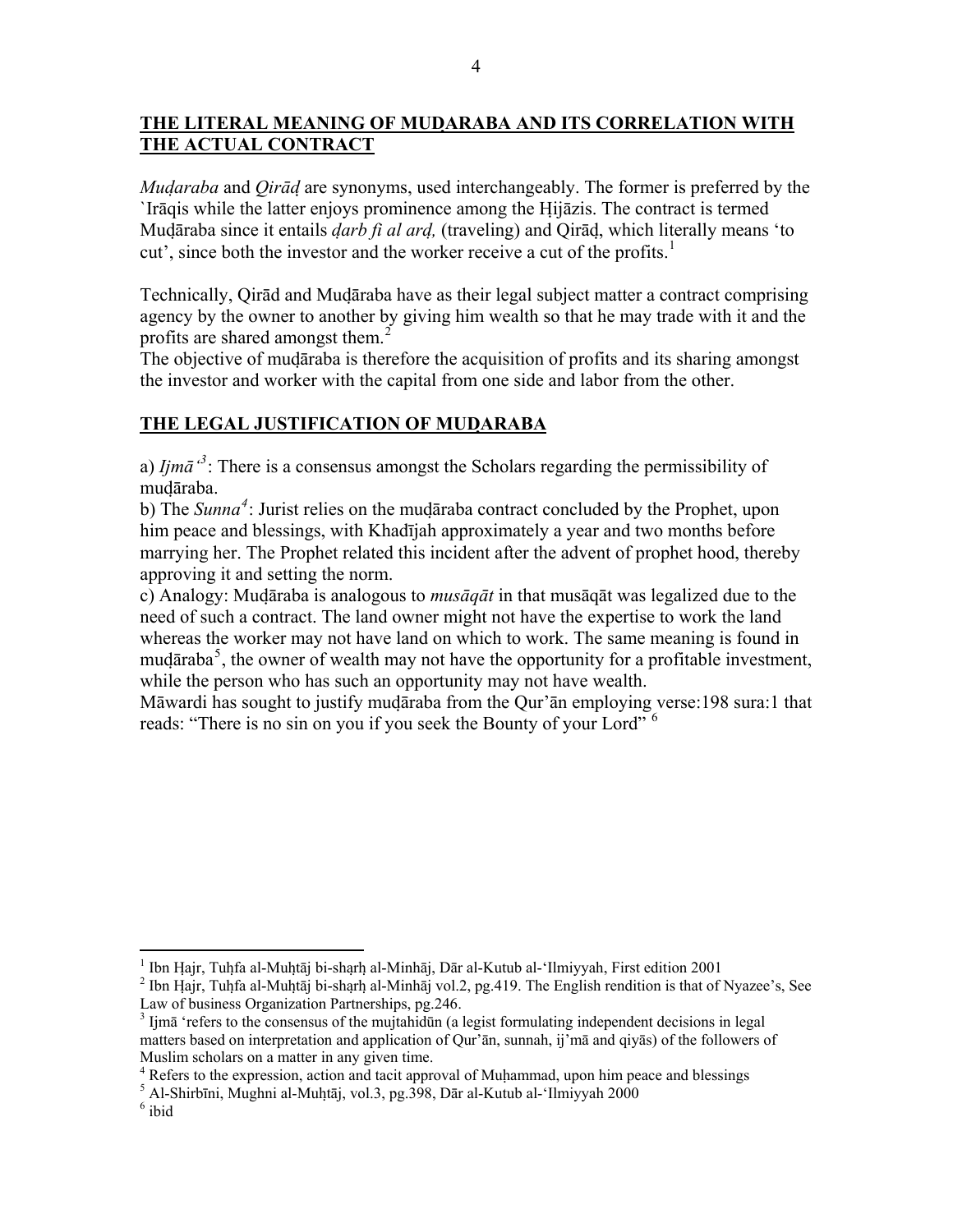## **THE ELEMENTS OF MUDĀRABA**

The elements of mudaraba are  $\sin^7$  $\sin^7$ . They are:

- 1) Investor
- 2) Capital
- 3) Form
- 4) Worker
- 5) Economic activity
- 6) Profit

 $\overline{a}$ 

In their treatise of the mudāraba contract, the point of departure for the classical jurists is the elements of the mudāraba contract.

I, too, have employed the elements as a point of departure and guideline but my form differs with that of the classical jurists. The form of the work has partially been influenced by Nyazee's work, 'Islamic Law of Business Organization Partnerships'. For legal rulings, I have relied on Ibn Hājr's expository on the 'Minhāj' of Imām al-Nawawī titled 'Tuhfa al-Muhtāj bi sharh al-Minhāj' as well as Shirbīnī's 'Mughnī al-Muhtāj ilā Ma'rifa Ma'ānī Alfād al-Minhāj'.

## **THE INVESTMENT (CAPITAL)**

Mūdāraba is a contract of *gharar[8](#page-4-1) ,* a contract comprising of a greater degree of risk than is normally associated with a commercial contract, in that the proposed economic activity is undefined and the profit is yet to be realized. Had it not been for the need, a contract of this nature would never be enacted. In consideration of the nature of the mudāraba contract, the capital will be confined to that which is predominantly in circulation and easy to trade with.

For the reasons mentioned above we find the Shāfi'ī jurists stating that in order for the mudāraba contract to be correct the capital has to either be pure gold or silver coins or both gold and silver coins. It is not permitted to use gold and silver nuggets prior to minting. Jewelry and debased gold and silver coins are also disallowed even if the measure of base metals is known. In this latter case mentioned, the reasoning is that the base metals are *'urūd* (merchandise) and the capital may not be merchandise, whether fungible or non-fungible.

The insistence of the classical Shāfi'ī scholars that the investment be either in gold or silver coins is further dictated by the objective of the mudāraba contract which is to return the investment and share the profits amongst the investor and worker. This objective can only be realized in a just and equitable manner, they argue, if the initial investment is in gold and silver as gold and silver have their own intrinsic value that

 $<sup>7</sup>$  Some Scholars list it as five. The difference is in expression, not in substance.</sup>

<span id="page-4-1"></span><span id="page-4-0"></span><sup>8</sup> Nyazee states in his work titled 'Fiqhi evaluation on the ordinary share' "Gharar in Islamic law, as far as I understand it, means "something that will most likely give rise to future disputes"

*Gharar* literally means deception; technically it has been variously defined by the jurists. Ibn Rushd has defined it as follows: *gharar* precludes a thing from being known to exist or determined in terms of its extent or from being able to be handed over. *Gharar* in other words means, ignorance of the existence of something or its extent or inability to hand over the goods.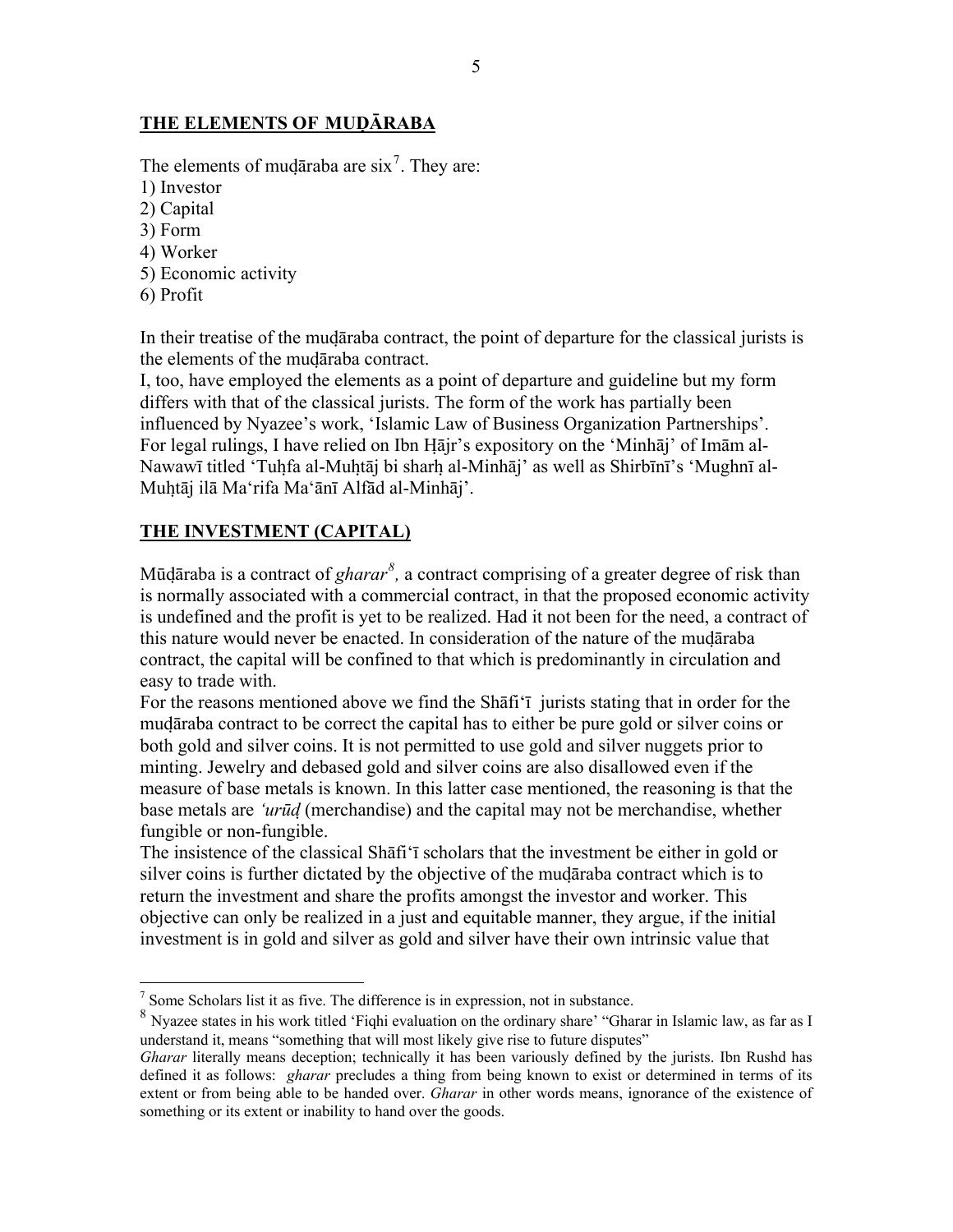remains constant. Should the investment comprise of merchandise, merchandise not having any intrinsic value as such and prone to fluctuate depending on external factors of demand and supply etcetera, either the worker or the investor would inevitably be disadvantaged.

Say for example the merchandise was valued at a million rand at the inception of the transaction. The worker makes a profit of five hundred thousand. The value of the merchandise that served as the initial investment i.e. the capital, which he now has to return to the investor has also increased by five hundred thousand rand. His work would then have been in vain as his profit now only serves to cover the investment. Conversely if the value of the merchandise drops the worker would earn a profit without really doing anything. An example of this latter case would be if the merchandise was valued at 1.5 million at the inception of the contract; the worker sells the given merchandise for 1.5 million and does nothing else. At the point of dissolution of the contract, he buys the merchandise for a million rand and realizes a 'profit' of five hundred thousand.

Be it as it may, of relevance to us is into which category does money commodity (rand, dollars, euros) fall into. The classical scholars have categorized *fulūs* (base metal coins) as merchandise and would therefore not permit it to serve as capital. Money commodity is our current *fulūs* and therefore would be treated as merchandise as it does not possess its own intrinsic value and furthermore its value is continuously in flux. My objective of pairing money commodity with merchandise is not to establish that money commodity is not suitable to serve as the capital, but rather to say that if money commodity may serve as an initial investment that merchandise should enjoy the same status.

Can much consideration be given to the fluctuation of the value of the capital be it money commodity or merchandise in a world were things are continuously in flux. Even silver has depreciated in relation to gold. At the time of the Prophet, upon him peace and blessings, there wasn't a marked difference between gold and silver in contra-distinction to what we witness today.

In light of what has been mentioned above, the argument for allowing the initial investment to comprise of merchandise (and thereby money commodity as we know it) makes a lot of sense. The argument runs that the merchandise would be regarded as the capital without any consideration for any appreciation or depreciation in terms of its value like the commodity in a *salam* (forward buying) transaction; in a *salam* transaction, the seller would have to produce the goods at the agreed upon date without any consideration for an increase or decrease of the incremental value of the contracted commodity.

Thus in a mudāraba contract, if the value consequently increases it will be regarded as a decrease in the wealth of the mudāraba and if the value decreases it will be regarded as increase in the wealth of the mudāraba.

If the investor provides capital of 1 million rand, the worker will have to return the said amount without any consideration for any changes in the incremental value of the capital. And Allah knows best.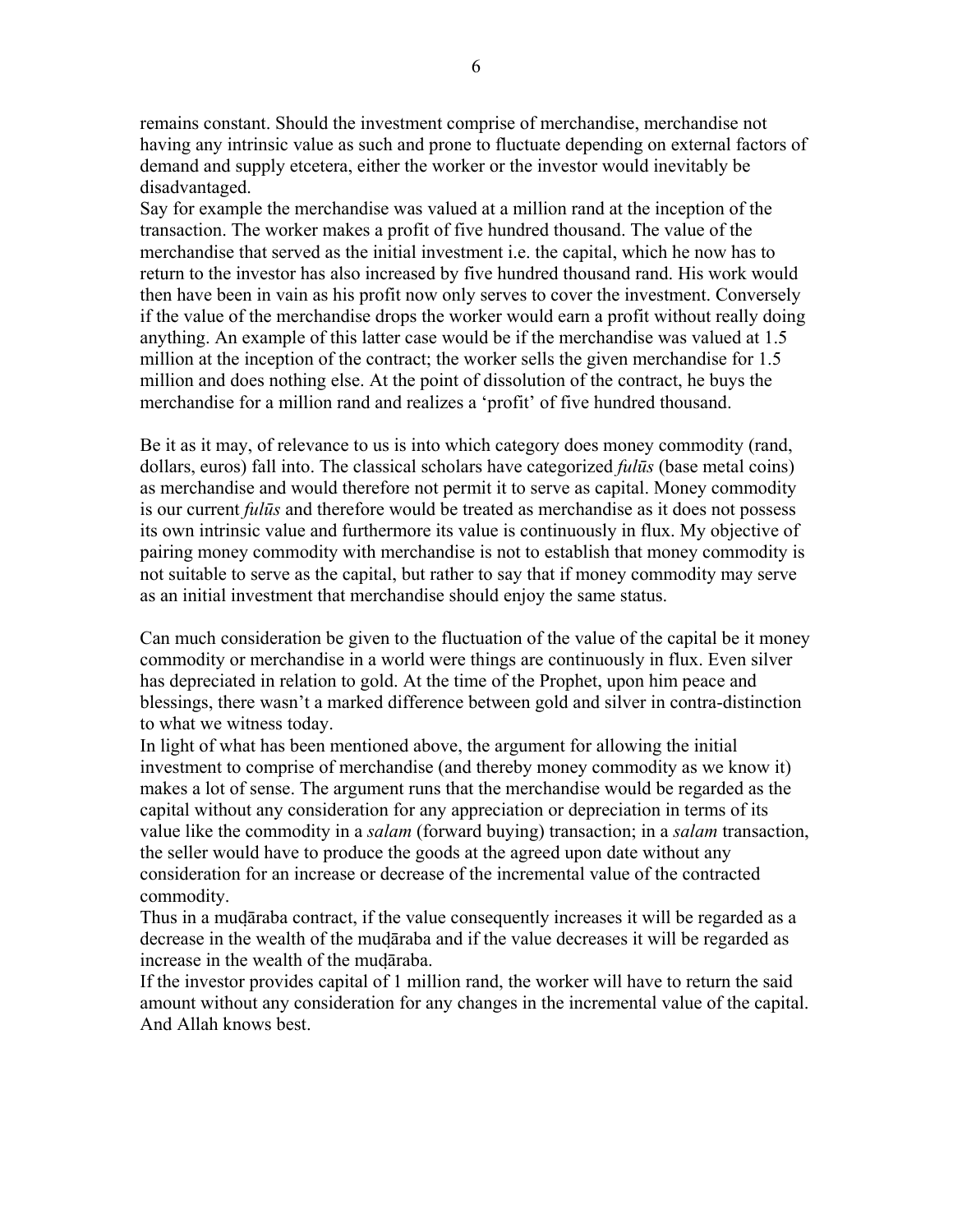Furthermore the capital has to be known, stipulated and handed over to the worker. It is not permissible to stipulate that the capital remain in the possession of the investor and that he work with the *mudārib*. [9](#page-6-0)

## **THE INVESTOR**

 $\overline{a}$ 

The requirements of the investor is the same that of the principle in the contract of agency. Thus, he should not be under interdiction due to insolvency, incompetence nor insanity.

An investor may employ the services of two or more workers on condition that they function independently. Thus, it would not be permissible for the investor to stipulate that the workers consult each other. This is the opinion of Imām al-Haramayn and he is supported by Bulqīnī as well as Khatīb al-Shibīnī. Bulqīnī states that this view is supported by the scholars of the madhhab (Ashāb al-madhhab) and is therefore, decisively, the correct one as one of the conditions of a valid qirād is that the worker function independently.

Imaām al-Rāfi'ī on the other hand has argued that this opinion is not supported by the scholars of the madhhab (school of thought), only to be challenged by Bulqīnī, as stated above, that it actually is.

Yes, one of the peculiarities of a mudārabah construct is that the economic activity is exclusively reserved for the worker and the investor may not interfere in any way, as this would negatively affect the realization of profits which is the objective of the contract and probably why the investor handed over his money to the worker instead of using it himself. The independence of the worker would however only produce the desired results when the worker is a single person; as for when the worker constitutes two or more persons or a company for that matter, it would make economic sense that the workers be required to consult with each other regarding the administration of the wealth; the workers would then function as partners inter se. And Allah knows best.

Having said this, I consulted, Ibn Hajar Haytamī's phenomenal exegesis on the *Minhāj* of Imām al-Nawawī. He has the following to say,

"If he (the investor) stipulates that the multiple workers consult each other, it would not render the transaction null and void, contrary to what Bulqīnī has mentioned at length because they (multiple workers) are as one person; thus stipulating that they consult each other does not run in contra-distinction to the independence of the worker".".

Likewise, it is permissible for two investors to jointly employ the services of a single worker. In this scenario, the profit will be divided amongst the investors in proportion to the capital invested by either, after the worker has received his share.

<span id="page-6-0"></span><sup>&</sup>lt;sup>9</sup> This represents one of the fundamental differences between mudārabah and mushārakah; whereas it is permissible for a partner to work for the company in a mushārakah agreement, it is not permissible for the investor to participate in any economic activity with the worker.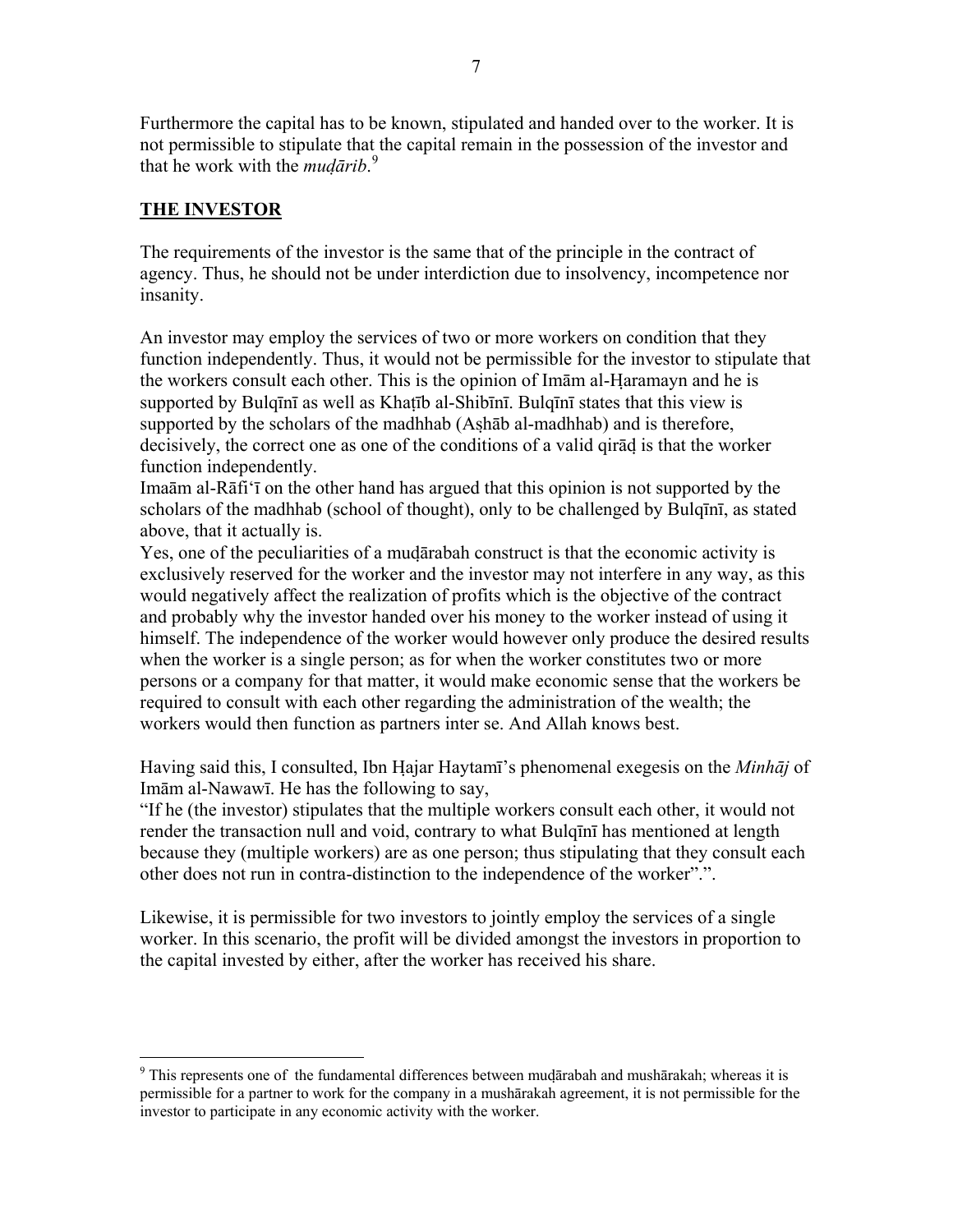#### **Repossession of the capital**

Repossession of the capital occurs either before the emergence of profit and loss or afterwards. Should the investor repossess a portion of the wealth prior to the emergence of a profit, this amount will be subtracted from the capital and the remaining wealth will be regarded as the capital.

In the advent that the investor repossesses some of the wealth after the emergence of a profit, the repossessed amount will be accounted for from the profit and capital. The percentage of profit in the repossessed amount will be equal to the ratio of profits in relation to the entire amount. Say for example the capital was 100 rands on which a profit of 20 rands was realized and the investor repossessed 20 rands. The profit is thus 1/6 of the entire wealth and therefore the percentage of profit in the repossessed will be 1/6 which translates into three rands and thirty three cents; the remainder will be subtracted from the capital. The workers share in the profit repossessed will not fall away due to a decrease in price etc. and neither will the administration of the investor be executed in it. It will be regarded as a debt upon the investor as stated by Ibn Rif'a and approved by Al-Isnawi $^{10}$  $^{10}$  $^{10}$ .

### **Form**

In an Islamic context it is generally the investor who approaches a potential worker and makes an offer. The offer employed by the investor is either express or otherwise. Examples of express form is when the investor says to the worker, 'I give you this wealth by way of mudāraba, or 'I give you this wealth by way of muqārada'. Non-express forms, i.e. forms that do not contain the words *mudārabah*, *muqāradah* or *mu'āmalah*, takes place when the investor says to the worker, 'Take this money and trade with it, or buy and sell on condition that the profits are shared by us. "It may, however, be remembered that the Islamic law favors the objective theory of contracts and the outward meanings are adhered to". $11$ 

#### **THE WORKER (MUDĀRIB)**

#### **Requirements of the worker**

In short, the requirements of a worker in the mudāraba contract is the same that of an agent. Thus the worker should not be incompetent i.e. the worker should be endowed with some measure of business acumen whereby he may invest sensibly and realize a profit. Furthermore he should not be a minor nor insane. The underlying factor here, as in *wakāla* (contract of agency), is that the worker's administration for himself should be correct. "If he is unable to administer for himself, how will he administer on behalf of someone else" runs the argument of the jurists. $^{12}$  $^{12}$  $^{12}$ 

 $^{10}$  Al-Shirbīni, Mughni al-Muhtāj vol.3, pg.417.

<span id="page-7-1"></span><span id="page-7-0"></span> $11$  Nyazee, Islamic Law of business Organization Partnerships, pg 248. This is a very important point that requires and independent study of its own.

<span id="page-7-2"></span> $12$ <sup>12</sup> The plurality of the worker has already been discussed under the discussion "Investor"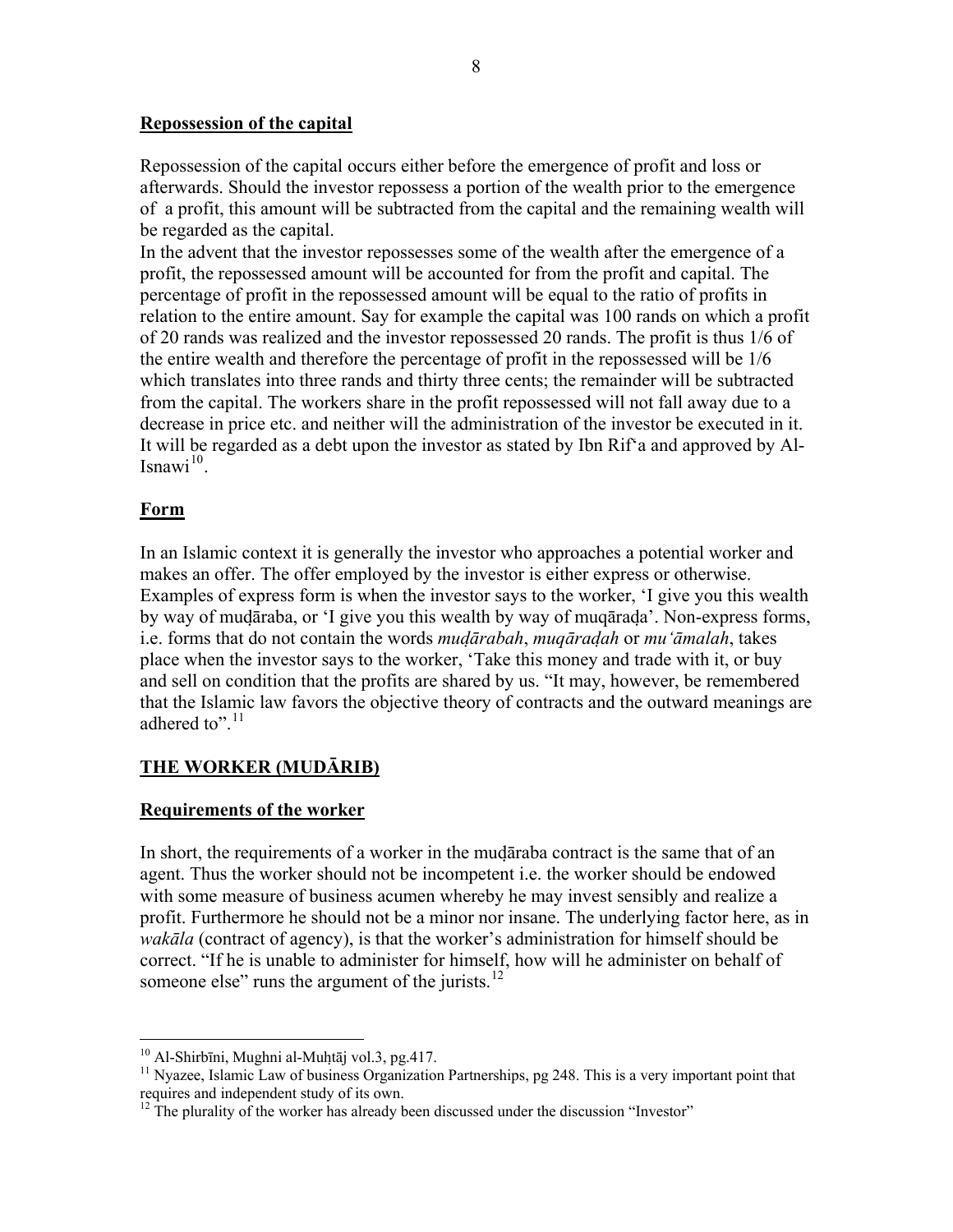#### **The function of the** *mudārib*

The role of the *mudārib* is to make business, that is, to acquire profit by way of buying and selling as well as fulfilling its supplements $13$ . As to exactly what the business supplements are, is governed by the prevalent practice. Examples of business supplements, as stated in the classical texts, are: unfolding and folding clothing in the instance where the worker is trading in clothing. Should the worker engage the services of somebody to carry out 'the business supplements', then he will have to pay for these services with his own money, since this is his responsibility. Any other services engaged, will be remunerated from the wealth of the *mudārabah*. [14](#page-8-1)

The worker is not an employee, employed to do manual labor. Thus, should the investor stipulate that the worker build a house, by way of example, and sell it, the contract will be vitiated; this, because the *mudārabah* was enacted as a concession owing to the need for it. Here there is no need for the investor to realize this objective by way of *mudārabah*, since the investor can simply engage the services of somebody to build him a house i.e. by way of *isti'jār* (employment of services)

Should the owner stipulate that the worker engage the services of somebody to perform these tasks, a situation where the worker simply handles the transaction but does not work himself, what then? Ibn Rif'ah has stated in his '*Matlab*' [15](#page-8-2), "It appears to be permitted"<sup>[16](#page-8-3)</sup>

The aforementioned instances are governed by the stipulation of the investor. Should the worker build a house, by way of example, on his own initiative, the *mudārabah* contract will not be invalidated but the worker will be liable when operating without the investors permission, for the building materials, in our example, until the house is soled. The profits accrued will be divided as agreed.<sup>[17](#page-8-4)</sup>In this instance the worker will not receive any remuneration for his labor.

<span id="page-8-0"></span><sup>&</sup>lt;sup>13</sup> Ibn Hajr, Tuhfa al-Muhtāj bi-sharh al-Minhāj, vol.2, pg.421

<span id="page-8-1"></span><sup>&</sup>lt;sup>14</sup> Administration and other day to day costs of running of the business will be calculated from the capital or conversely the investor will be billed accordingly. And Allah knows best.

<span id="page-8-2"></span><sup>&</sup>lt;sup>15</sup> Al-Matlab al-'Ālī ilā sharh Wasīt al-Ghazālī by Ahmad b. Muhammad b. Rif`ah amounts to forty volumes. Ibn Rif'ah started from the second quarter of the book until the end. He then progressed from the beginning until the chapter dealing with congregational prayers (*salāt al-jamā'ah*). The balance from *salāt al-jamā'ah* until *bay'* remains unfinished. Ibn Qādī Shuhbah has the following to say about it, "It is an amazing work in terms of the copious *nusūs* (textual transmissions) and *mabāhith* (plural of the word *mabhath* which literally means study) found therein. The book to the best of my knowledge is yet to be printed, we do however have a manuscript copy at our disposal, compliments of Moulanā Murād al-Turkī al-Hanafī, on which our shaykh, Maulānā Taha, may Allah keep him with us for a long while yet, is presently working on. May Allah see this invaluable work to its fruition.

<span id="page-8-3"></span>

<span id="page-8-4"></span> $17$  Al-Shirbīni, Mughni al-Muḥtāj vol.3, pg.401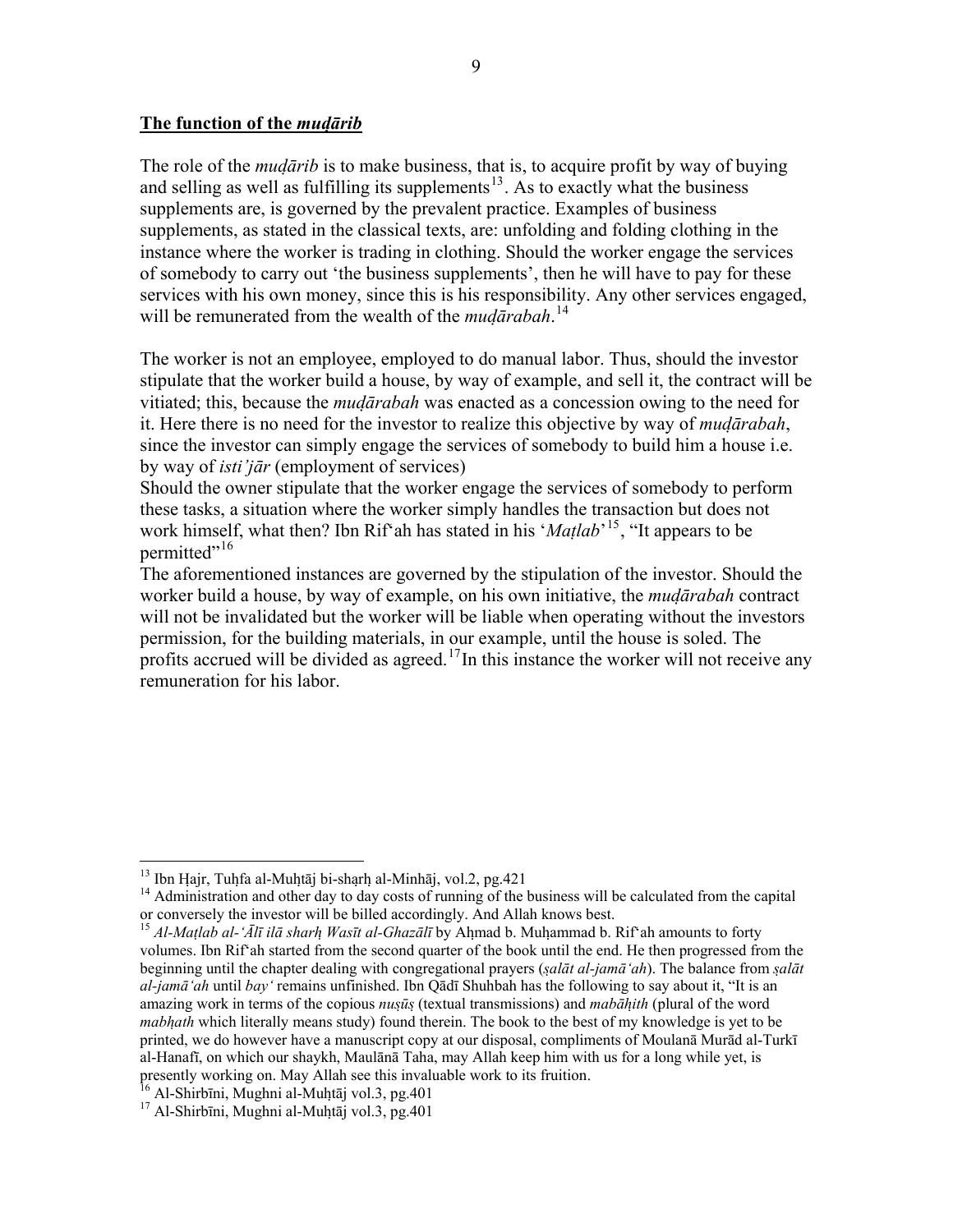### **Prudence**

The worker should administer the wealth of the mudāraba prudently, not with undue recklessness. Prudence dictates that buying and selling is conducted on a cash basis and that the worker hold on to the merchandise until the money is handed over, should he release the merchandise before taking hold of the money, then he will be liable except if the owner allows him to do so. However, the worker may buy and sell on credit, should the owner consent. When buying and selling on credit, it is compulsory for the worker to employ a witness; failure to do so would render him liable.

The *mudārib* is allowed to barter since bartering may yield a profit, which is the purpose of the contract. The implication of the aforementioned is that the worker may trade in foreign currency; Subkī has endeavored to break this line of reasoning by drawing a difference between the two. He argues that merchandise is circulatory, in contradistinction to foreign currency; thus the concession to barter but not deal in a foreign currency. This reasoning leads one to think that should foreign currency be as readily available as merchandise then it, too, would be allowed.

The worker shall not sell to the investor as this would amount to selling the investor's wealth in exchange for his wealth, nor buy in excess of the wealth of the *mudārabah* (that is the capital and profits) without the permission of the investor. Should the worker buy in excess of the wealth of the *mudārabah* or execute any of the aforementioned without the permission of the investor, then his action gives rise to one of two scenarios viz. if he made the purchases on credit, then the transaction will be correct but it will not occur on behalf of the *mudārabah*, but rather for himself. If he made the purchases with the actual capital, then the transaction itself would be null and void.

The worker is barred from traveling with the wealth of the *mudārabah* without the permission of the owner, even if the journey is short and the road safe, as traveling is the area of presumed danger. Traveling without the consent of the owner does not nullify the contract, but renders the worker liable and labels him a transgressor.

## **THE QUESTION OF LIABILITY**

Risk is an inherent characteristic of business. While Islamic legal principles governing transactions endeavors to minimize the risk for all parties involved, it can by no means obliterate risk completely. Every contract entails a certain amount of risk, some more than others. *Mūdārabah* is a contract of *gharar*, a very risky contract, in that the proposed economic activity is undefined and the profit is yet to be realized.<sup>[18](#page-9-0)</sup>

Wealth, as an entity cannot produce wealth. In order for wealth to increase, economic activity has to be applied to this wealth. In *mudārabah* which is a form of partnership, the capital does not increase by itself but rather as a result of the economic effort applied by the worker. Thus any profit accrued should benefit both parties and likewise any loss incurred will in some way adversely affect both parties. The Islāmic legal principles

 $\overline{a}$ 

<span id="page-9-0"></span><sup>18</sup> Al-Shirbīni, Mughni al-Muhtāj, vol.3, pg.398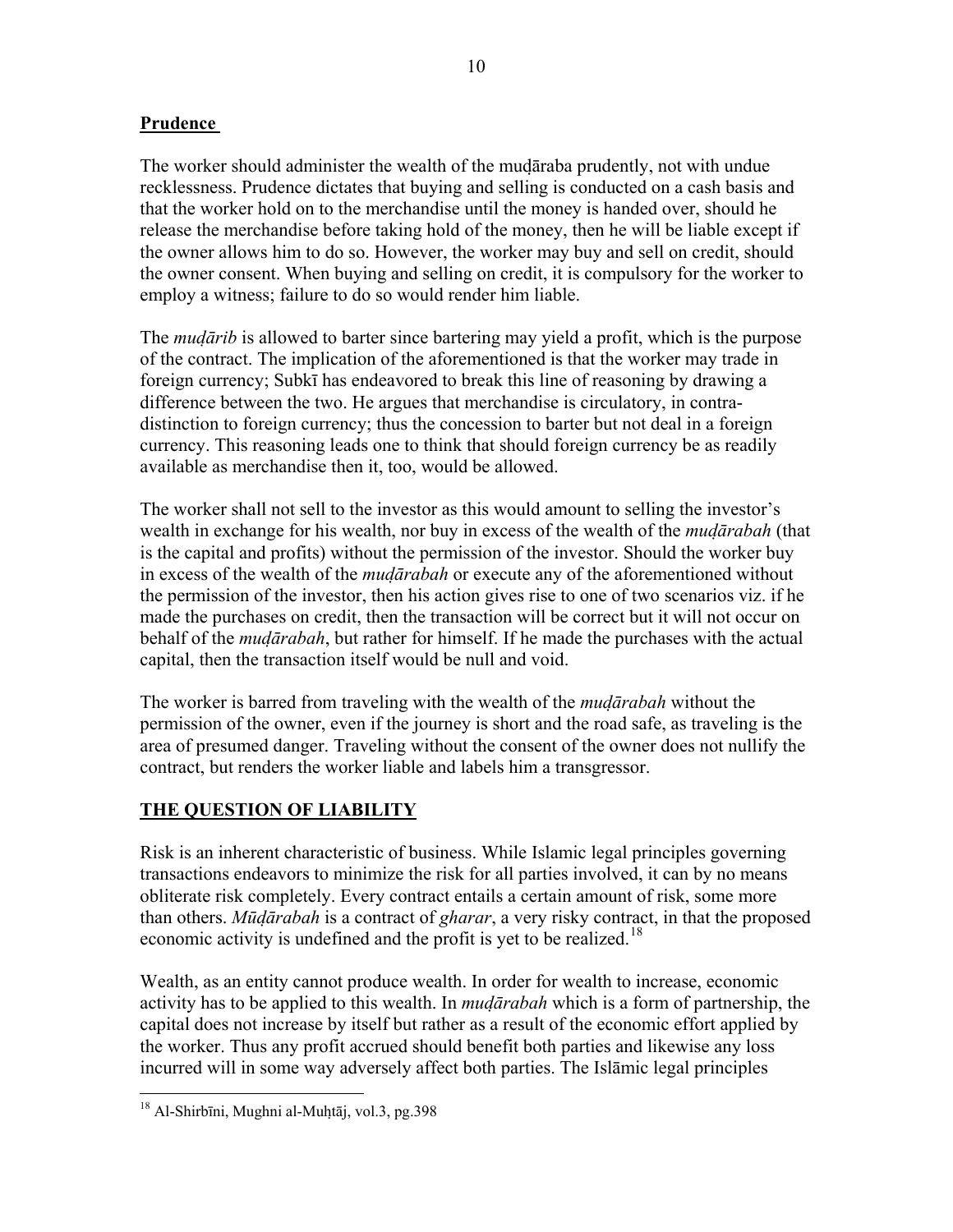featuring in *mudārabah* aims to plant liability in the right bed as to ensure a just working relationship between investor and worker.

### **The liability of the worker**

The wealth of the *mudārabah* is a trust. Thus there will be no liability on the worker, should part or all of the wealth be destroyed in his possession on condition that there is no negligence on his behalf. There are however certain instances when the worker transgresses his lawful authority and, as a result becomes liable. The liability status of the worker is, in my opinion and Allah knows best, not affected by the emergence of a profit, given to the fact that he does not become a partner nor by the investor granting him permission to purchase in excess of the wealth of the *mudārabah*[19](#page-10-0). Thus the worker will continue to enjoy his non-liability status on condition that he does not transgress his lawful authority.

### **The worker as an** *'amīn'* **(trustworthy)**

The workers word will be accepted regarding any purchases made on credit, whether he acquired it for himself or for the *mudārabah*, since he best knows his intention<sup>[20](#page-10-1)</sup>. Should the worker make any cash purchases with the wealth of the *mudārabah*, then these purchases will belong to the *mudārabah* without regard for any counter-claim that there may be<sup>[21](#page-10-2)</sup>. This is the preponderant view of the Shafi'i madhhab.

It appears that the ideal *mudārabah* envisaged by the Shāfi'ī jurist is where the mudārib uses the wealth of the *mudārabah* exclusively and does not mix it up with any other wealth. What then happens, should the wealth of the *mudārabah* stand mixed up with the workers personal wealth? Says Imām al-Haramayn, "Should he (the worker) mix the wealth of the mudāraba with his personal wealth, he will be liable, but not dismissed"<sup>[22](#page-10-3)</sup>. In this scenario, where the capital stands mixed up with the mudārib's personal business capital, the mudārib's word as an amīn will have to be accepted.<sup>[23](#page-10-4)</sup>

 $\overline{a}$ 

<span id="page-10-0"></span><sup>&</sup>lt;sup>19</sup> My deductions here are based on my understanding of the contract in light of the Shafi'ī school of thought.

<span id="page-10-1"></span><sup>20</sup> Ibn Hajr, Tuhfa al-Muhtāj bi-sharh al-Minhāj, vol. 2, pg.428 21 Ibid

<span id="page-10-3"></span><span id="page-10-2"></span> $22$  Ibid, vol.2, pg. 425

<span id="page-10-4"></span><sup>23</sup> What happens today when a person invests his money by way of *mudārabah* with a financial institution? Is his money kept separately and invested? In a micro form of mudārabah it is relatively easy to keep the actual investment separate. However in the macro economy that we find ourselves in, it is very difficult or rather nigh impossible to keep the initial investment separate. In certain instances, the initial capital is not even particularly specified in terms of its corporeal; an example would be when a person makes an investment of a hundred thousand rand by cheque. This amount is therefore from the outset not particularly specified. Furthermore, most transactions are concluded electronically and as such is not particularly specified. One would then respectfully submit that, in light of macro economics and prevalent forms of payment, that the investment need not be particularly specified in terms of its corporeal and neither does it have to be kept separate in a multiple *mudārabah*. The worker is however barred from using the money (the amount) for his personal benefit.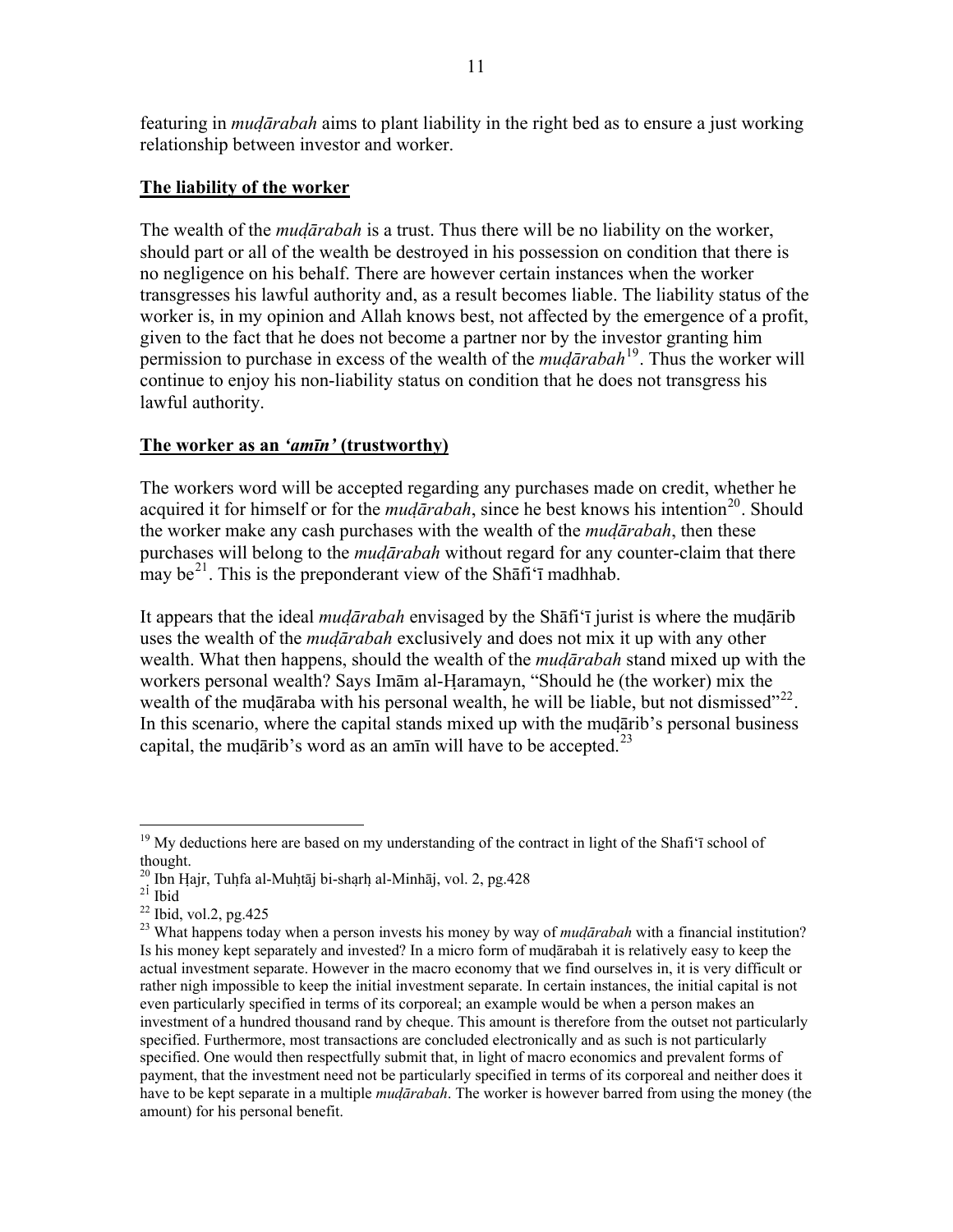### **THE COMMODITY**

Stipulation of a particular commodity in the mudāraba contract is not required, as apposed to wakāla (contraction of procuracy). The promise of a share in the profits is incentive enough to propel the worker to economic activity and prudence in this regard.

As a rule, any stipulation vis-à-vis commodity that encroaches on the realization of profits or overly restricts the activity of the mudārib, will not be permitted. Thus, in light of the legal principle expounded above, it would not be permissible for the investor to stipulate that the worker purchase a specific item, or deal with a particular person<sup>[24](#page-11-0)</sup>. Similarly, it would not be permissible for the investor to stipulate that the worker deal in a scarce commodity.

While the investor may not stipulate the aforementioned, he may, however, bar the worker from them, since barring them does not infringe on the objectives of the contract in any way.

## **PROFIT**

The goal of the mudāraba contract is the acquisition of profits. The profit accrued is the privilege of the investor and worker exclusively. Neither the worker nor investor may stipulate a share of the profits for a third person. The profit is to be shared amongst them as per agreement. It is not permissible for the investor to stipulate all the profits for himself or for the worker. Thus the contract would be vitiated should the investor say to the worker, 'I give you this by way of mudāraba on condition that all profits accrued are yours' or 'I give you this by way of mudāraba on condition that all profits accrued are mine'. In the former case the worker will receive the standard remuneration for his services since he worked expecting something in return; not so in the latter case. The percentage of profit must also be stipulated. Should the investor say to the worker,'I give you this wealth by way of mudāraba on condition that you receive a share of the profits', the mudāraba will be vitiated. The investor may not stipulate a specified amount of the profits for himself or the worker. Thus, should he say, 'I give you this wealth by way of mudāraba on condition that I receive one thousand rands in addition to half of the profits', the transaction will be invalidated. In brief, the profit allocated to either the investor or worker cannot be a lump sum or a fixed percentage of the capital.<sup>[25](#page-11-1)</sup>

#### **The emergence of profits**

 $\overline{a}$ 

Nyazee<sup>[26](#page-11-2)</sup> presenting the Hanafi *madhhab* by quoting Ibn 'Ābidīn, states, "The mudārib becomes a partner of the *rabb al-māl* (investor) when profit emerges, because the mudārib is a partner in profit, and an agent is not entitled to the profit on the basis of his

<span id="page-11-0"></span> $24$  Should the investor stipulate a group of people with whom the mudarib is to deal with, and it is possible to realize a profit in dealing with them, then the contract would remain intact.

<span id="page-11-1"></span> $^{25}$  It is therefore not permissible construct a ceiling for the amount that either the investor or worker may receive. An example would be when the mudarabah contract states that the investor will receive five percent of all profits as long as it does not exceed a given fixed percentage of the capital. 26 Nyazee, Islamic Law of business Organization Partnerships, pg. 253

<span id="page-11-2"></span>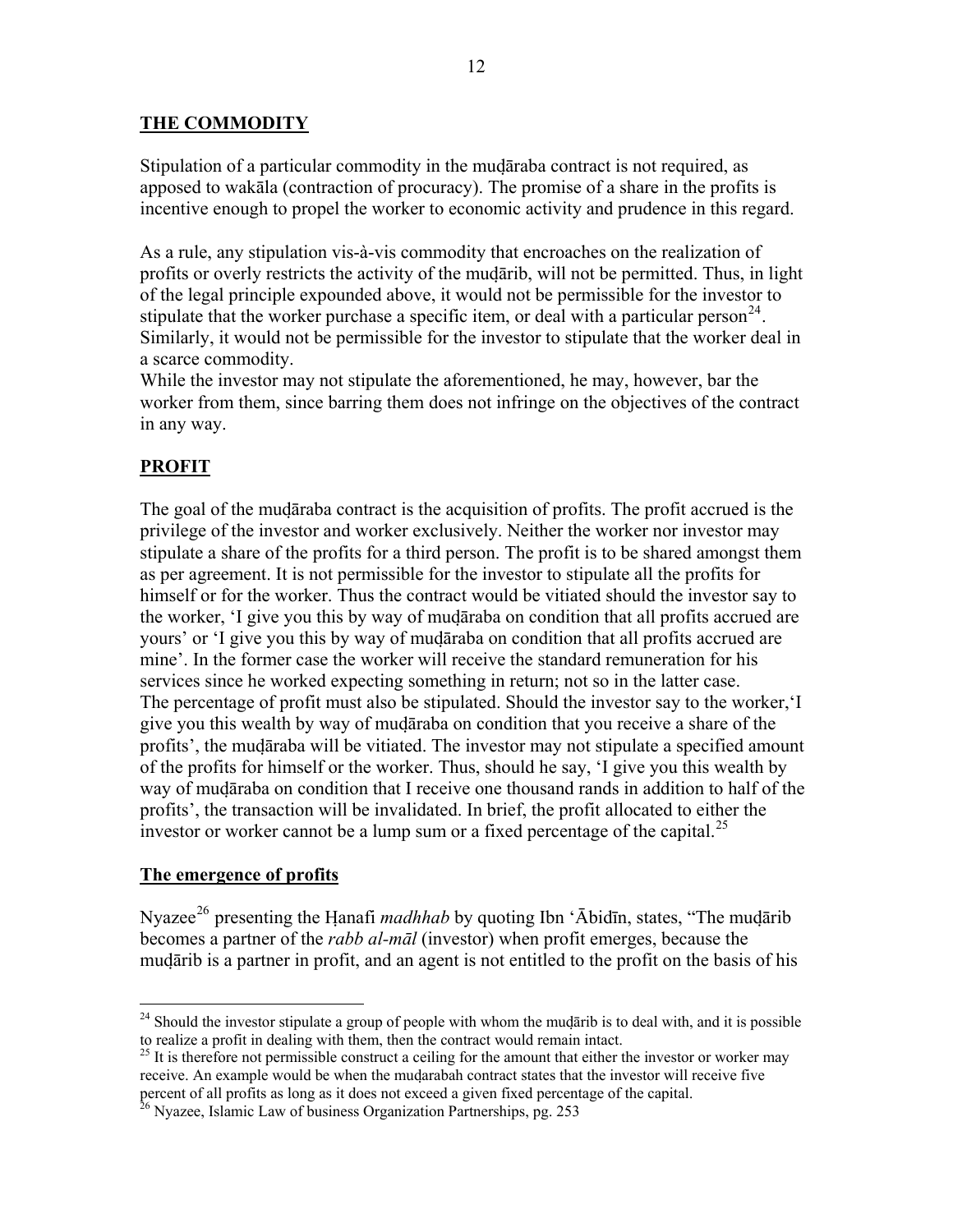work after the emergence of profit, but he becomes a partner here due to the contract, that is, the contract of partnership. The wealth of the mudāraba, then, becomes a joint ownership between the mudārib and the rabb al-māl, and the share of the mudārib is now on the basis of his undivided share in the co-ownership". This is a devastating provision and renders the contract of the mudāraba quite temporary. It is valid or it exists during the period when profits have not emerged. What happens when there is a loss after the emergence of the profits? Does it revert back to a mudāraba? A clear answer is not provided by the Jurist. End quote.

According to the Hanafi madhhab the worker owns his share with the emergence of the profits and thus becomes a partner of the investor. The position assumed here has given rise to the unanswered questions of Nyazee.

According to the Shāfi'ī school of thought, the worker owns his share of the profits on division of the wealth. They argue that should he own his share on the emergence of the profits, he would become a partner and any losses encountered after this would be accounted from both the worker and investor. The corollary is incorrect since the profit, as a principle, is a protectionist of the capital as we shall see in the following discussion.

### **How loss affects the profit**

Losses occurring due to drop in price or defects will be subtracted from the profit and consolidated thereby as far as possible. Likewise any loss occurring due to a natural disaster e.g. flooding, fire or as a result of theft or usurpation after the administration of the worker with the money by either buying or selling, will be subtracted from the profit according the preponderant view in the Shāfi'ī madhhab. The opposite view holds that such losses will not be subtracted from the profit, since the administration of the worker has no bearing on this form of loss.

Losses incurred prior to the administration of the worker will be subtracted from the capital according the preponderant view of the madhhab.

## **'THE TEMPORORY NATURE OF THE MUDĀRABA CONTRACT'**

#### **Period of the contract**

Before we discuss the 'temporary nature of the mudāraba contract', it appears appropriate to deliberate over the period of the contract.

The mudāraba contract is not governed by a definite time period. The indefinite time period of the contract is given to the objective of the contract, profits, which do not have a fixed time. A profit may be realized within a day or after the passing of an entire year. It is for this very reason that fixation of a time period vitiates the mudāraba contract. Should the investor mention a time, not by way of fixing it, for example he says to the worker, "I give you this wealth by way of mudāraba and do not trade after the passing of a month" this too will render the contract null and void. Alternatively, should the investor say to the worker, "I give you this wealth by way of mudāraba, but do not conduct any purchases after the passing of a month, you may however continue selling" then the contract will still be intact as this provision does not encroach on the objective of the contract.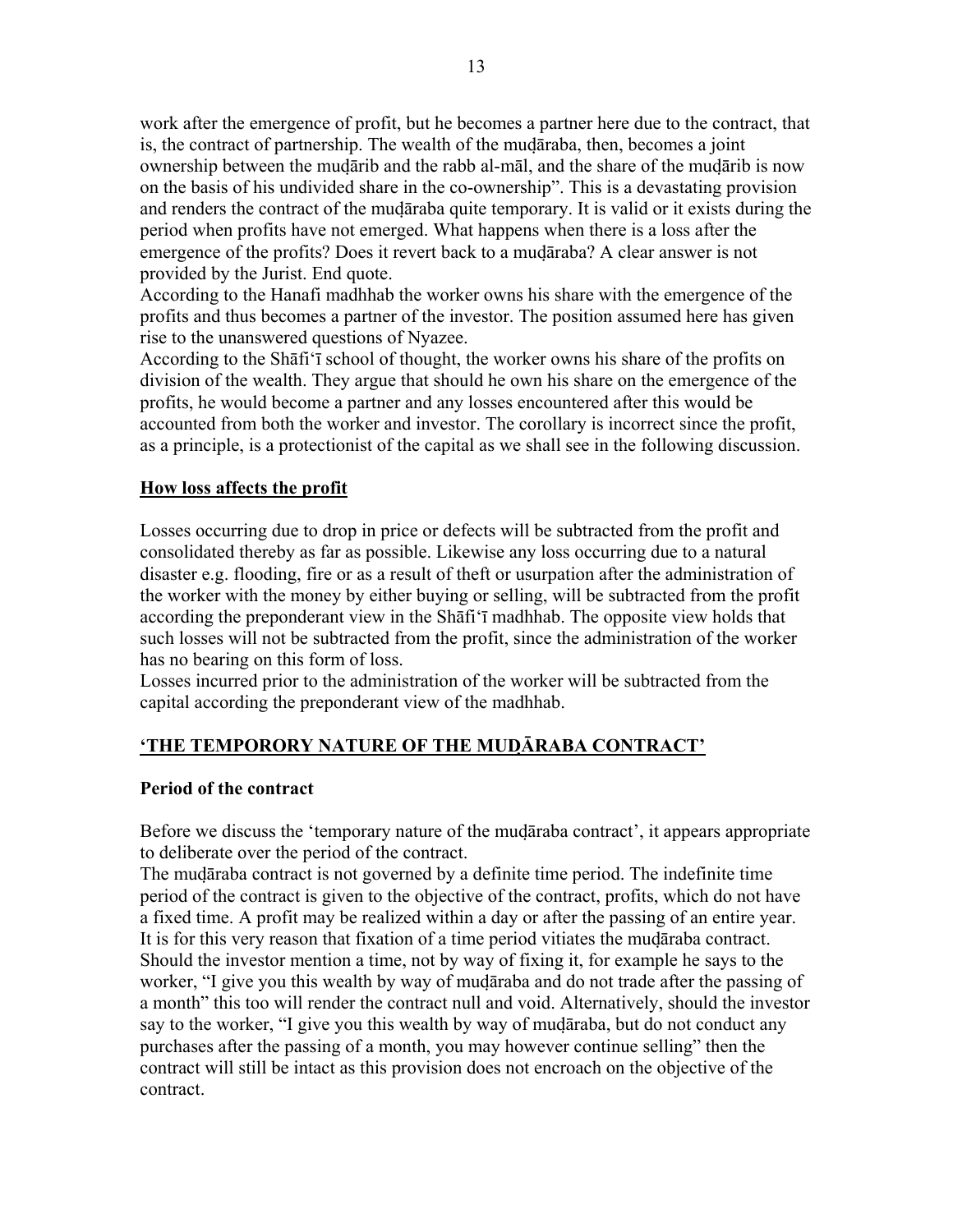The Hanafī and Hanbalī schools of thought are of the opinion that a maximum time limit may be fixed for the *mudārabah* contract. No clear answer, says Mufti Taqi Uthmani, is found in the classical works regarding the issue of a minimal time limit. In light of the general principles of the Sharī'ah, he feels that there is no problem in stipulating a minimum time period for the contract especially when taking into consideration the current economic setup.

## **'The temporary nature of the mudāraba contract'**

The temporary nature of the mudāraba contract, amongst other things, makes it difficult to implement in modern times, or at least its utility will be quite limited, argues Nyazee. According to Nyazee, on the appearance of profits the mudāraba stands converted to a sharika<sup>[27](#page-13-0)</sup>. This is based on the Hanafi position that the worker owns his share on the emergence of profits.

According to the Shāfi'ī madhhab, as stated previously, the worker owns his share by division of the wealth of the mudāraba. Thus, prior to the division, the entire wealth is regarded as the wealth of the mudāraba and may be re-invested by way of mudāraba. The classical jurists state that the worker is not allowed to invest in excess of the capital and profits without the permission of the investor<sup>[28](#page-13-1)</sup>. This, in my opinion, implicitly implies that the wealth of the mudāraba may be re-invested after the realization of an initial profit, by way of mudāraba.

I feel that there is no need to construct other contracts that are linked to the mudāraba in a manner that the secondary contracts over-ride the initial mudāraba contract since the mudāraba contract is developed enough to contain these secondary provisions without undergoing a complete metamorphosis. And Allah knows best.

## **THE VITIATED MUDARABA**

Should the mudāraba stand vitiated, the administration of the worker will be executed on account of the authorization issued by the investor. In such instances, where the mudāraba is vitiated, the investor will receive the entire profit and the worker will be given the standard remuneration for services provided. The worker will be eligible for remuneration even though no profit was realized.

# **TERMINATION OF THE CONTRACT**

Both investor and worker reserve the right to terminate the contract, whenever they wish, with or without the blessing of the other party<sup>[29](#page-13-2)</sup>. Likewise, the contract will be annulled should the investor or worker die, become insane or lose consciousness. At this juncture, the worker has to collect all debt owing to the mudāraba in addition to converting the capital into fluid if the capital consists of goods at the time.

<span id="page-13-0"></span> $27$  Nvazee, Islamic Law of business Organization Partnerships, pg. 253

<span id="page-13-1"></span><sup>&</sup>lt;sup>28</sup> Ibn Hajr, Tuhfa al-Muhtāj bi-sharh al-Minhāj, vol. 2, pg 424

<span id="page-13-2"></span><sup>&</sup>lt;sup>29</sup> The Hanafī and Hanbalī schools of thought are of the opinion that a maximum time limit may be fixed for the *mudārabah* contract. No clear answer, says Mufti Taqi Uthmani, is found in the classical works regarding the issue of a minimal time limit. In light of the general principles of the Sharī'ah, he feels that there is no problem in stipulating a minimum time period for the contract especially when taking into consideration the current economic setup.